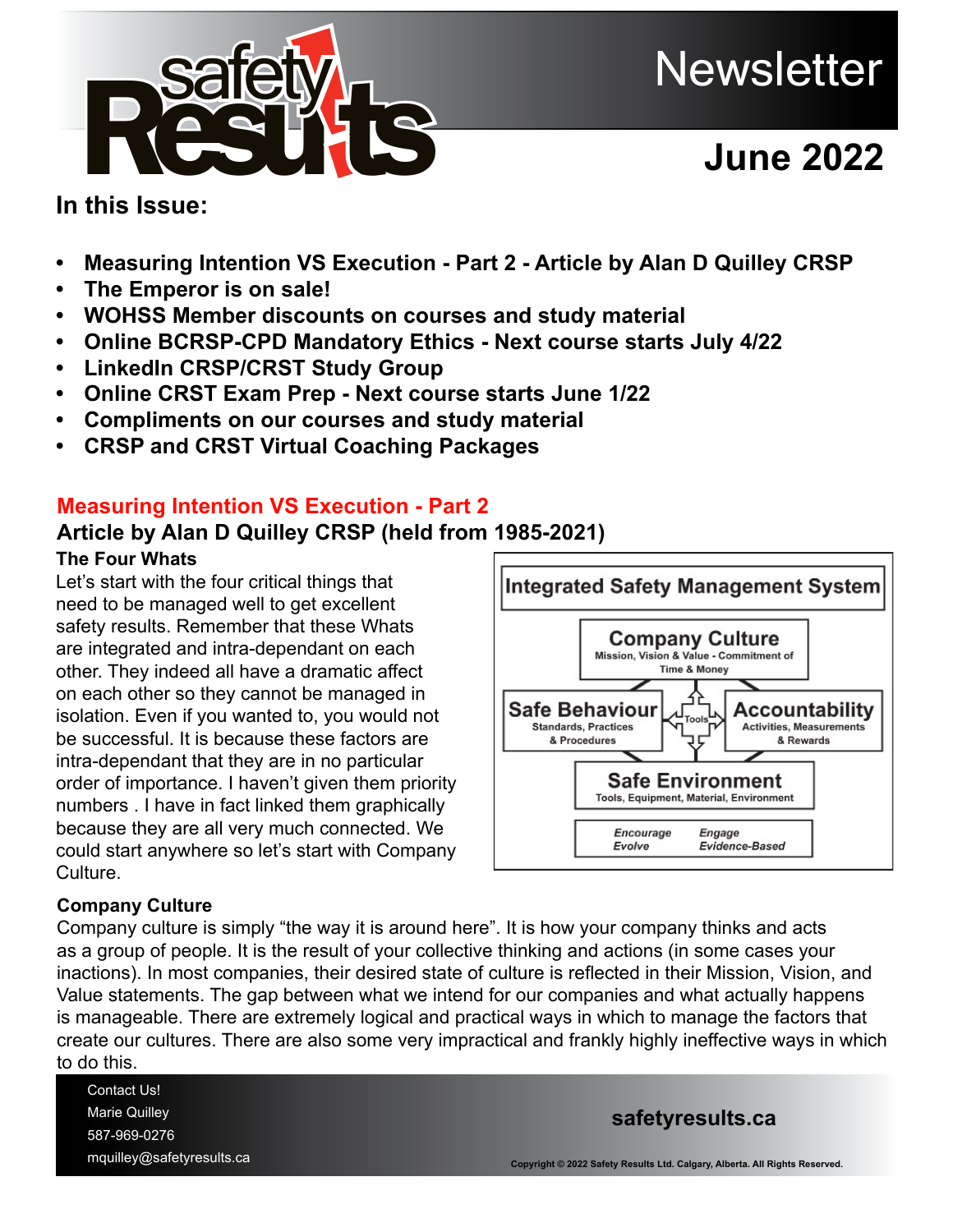You've probably experienced some of those in your history of managing safety. Always remember that the culture is there at your company, the question is, "Are you managing it with purpose and clarity?"

The "safety" component of your company culture is demonstrated by what you say about how you want safety to be created and then by what you collectively do about it. The time and money you spend on safety is a measurable demonstration of your desire to actually create safety.

#### **Accountability**

Every company has an accountability system. In fundamental terms this is what is measured as important and what happens when I do or don't do what is important. What gets measured gets done, what gets rewarded gets results. Holding people positively accountable to do the things that create "safe production" makes it much more likely that you'll succeed in achieving world class safety results. Managing this factor poorly will just as assuredly result in frustration and unintended results. Holding people accountable for the wrong things can get people injured and killed.

This is the fundamental reason that some companies fail to get the safety results they truly want. They have inflicted upon themselves a safety management system that doesn't fit their culture. They have bought into an audit system that doesn't measure how they do business. They artificially do safety tasks that are in addition to the way they do their work. Great companies getting world class safety results wouldn't dream of doing something "for the audit." It's silly and counter-productive. Who wants to be working against themselves? That's what buying into an off the shelf safety management system does.

#### **Safe Environment**

This is simple enough; the Tools, Equipment, Materials and Work Environment that we supply and manage have a huge impact on what happens to us. The more we manage these things the better our results. Using the wrong tool or an inappropriate piece of machinery will predictably result in an unintended consequence. We won't like what happens. In some cases this will result in someone's serious injury or death. The materials we use in our business have a huge impact on our health and safety and need to be constantly managed. The work environment in which we do our work or provide our services also impacts our results. Managing this factor can improve our results in measurable ways. Look carefully at the "hardware" your company uses. If this part of the ISMS model isn't right, then fix it!

#### **Safe Behaviours**

Much of what has been written and "sold" as Behaviour Based Safety is neither practical nor logical. I hesitate to use the term myself, since it's had such a bad delivery in a lot of experiences. In ISMS, Safe Behaviour is not a program; it's not a package of observation cards. It's not like some consulting companies would have you believe. It was once described to me by one very dissatisfied client of a "famous" BBS provider as the "intravenous BBS drip." "In ten years they will STILL be here inflicting their brand of manipulating humans on us."

Managing the safe behaviour component is as simple as developing an understanding of how humans are. How we act and why we act in certain ways. We behave not in a vacuum but for some very logical and manageable ways. The best safe behaviour management comes from doing this with people and not to them. Helping people understand why they do what they do and to manage the factors that will help motivate. As efficient as it sounds to do the planning and execution of safety programs with small group of employees, without the engagement of ALL your employees and contractors it just isn't effective.

As you can probably see, the four Whats of ISMS are forever linked. "The way it is around here" drives our behaviour; the tools and equipment we decide to use have a huge impact on the safety outcomes. What we are held accountable for drives our behaviours. These four critical factors are logically linked. This brings us to the crucial Four Hows we need to manage the factors.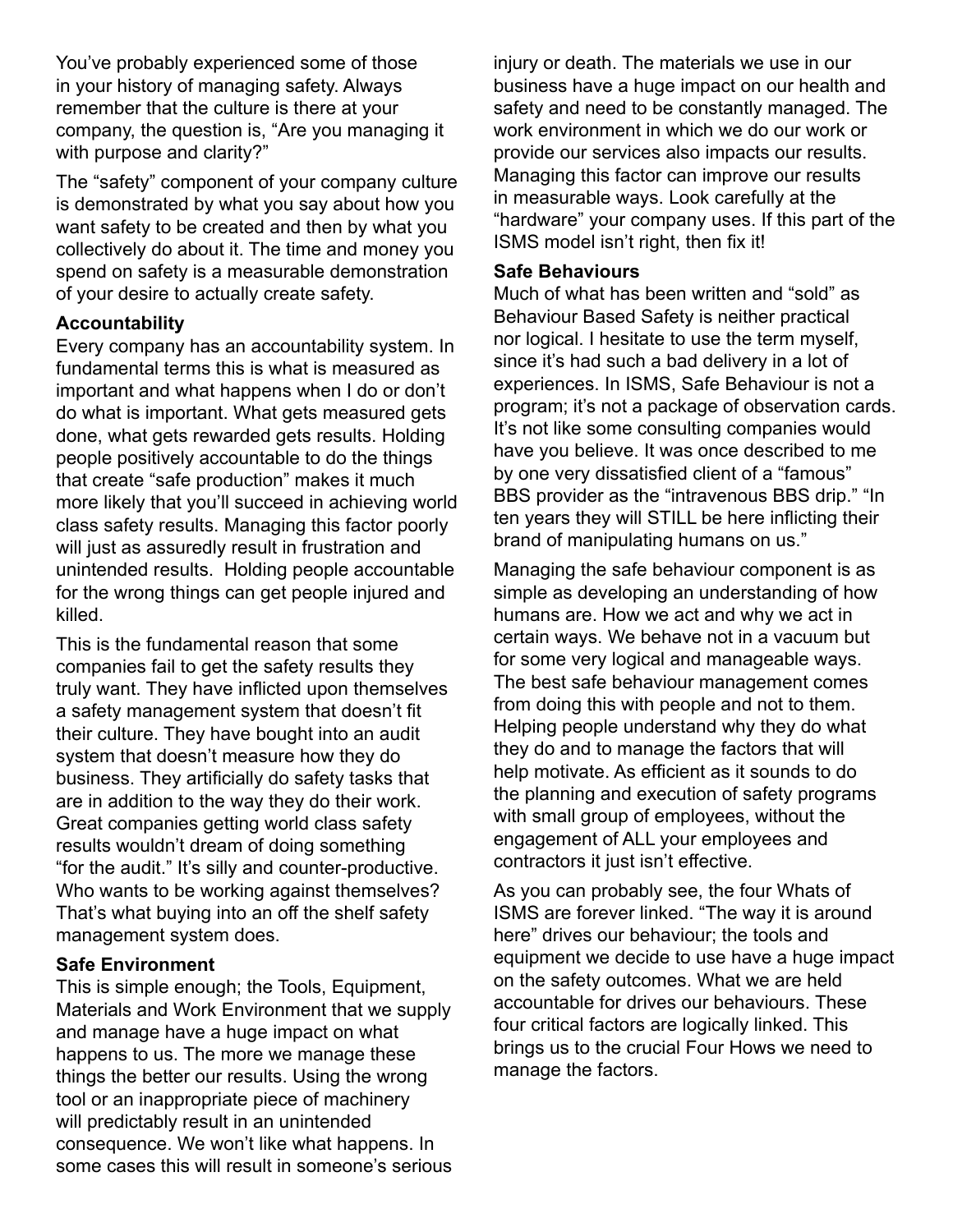### **The Four Hows**

The style in which you manage the Four Whats is as important as what you manage. The critical Four Hows are:

#### **Encourage**

Delivering Safety Programs to uninspired, passive employees is doomed to failure. Safe production of your company's products and services needs the people who do the work to do the safety work! Practical human management principles tell us that without encouragement people just won't do the things needed to help your company be successful.

#### **Engage**

You can't deliver Safety like a pizza in a box. The tasks required to create safety require the very people who do the work to use the "safe" methods to make it safe. The failure of safety programs can typically be tracked to doing safety to people rather than with them. Engagement gets almost immediate results. It's a logical and practical way to do work without taking unnecessary risks.

#### **Evolve**

Humans evolve; we evolve in our thinking and our physical being. Over time we change, not always for the better, but change is not a surprise, it is predictable. Safety management is not immune from this natural evolution process. Over time we learn what works well and what doesn't work so well. We learn from our experiences. Things that bring us positive results are likely to become, over time, the way we do things. As we get better at what we do, we need to learn new things to meet the new challenges we face since solving the previous challenges and problems. It's natural and expected to have to evolve your efforts over time. Standing still is simply not an option for us even if it sounds somewhat appealing.

#### **Evidence-based**

Here is where the power of ISMS demonstrates the realities. What works is what works! Your evidence will prove to you that you are doing the right things to make your production "safe production". You'll see evidence of safety if you know where to look. You'll start to see safety in a different way than ever before. This new vision will help you know what you need to do next to make safe production a natural and logical way to do the work that needs to get done for your customers. The results will tell you when you are successful, and they will tell you when you've failed.

### **The Tools**

There's one last element of ISMS that helps lock the pieces together. Right in the center of all of these Whats and Hows are the Tools needed to make the management of ISMS happen. Hazard assessments, incident investigation forms, signs, work procedures, safety rules, communication techniques, memos, emails, websites, etc. are all just Tools to help the ISMS process work. The real power of these Tools comes from the encouragement, engagement and evolution of letting your employees and contractors own the safe production of your products and services.

There you have it, a practical application of how people can create the safe production of the products and services that they provide to their customers. Measure these things along with your intention documents and you will indeed know exactly what you are doing (or not yet doing) to create safety at your places of work.

*Alan D. Quilley (1954-2021), my late husband, was a proud CRSP and published author of 8 books solely dedicated to OHS. He spent over 4 decades working as a safety professional, and since 2003, was a highly successful and sought after OH&S consultant and trainer/mentor. In determining the direction of our newsletter, I've decided to reprint some of Alan's past articles as they are virtually timeless.*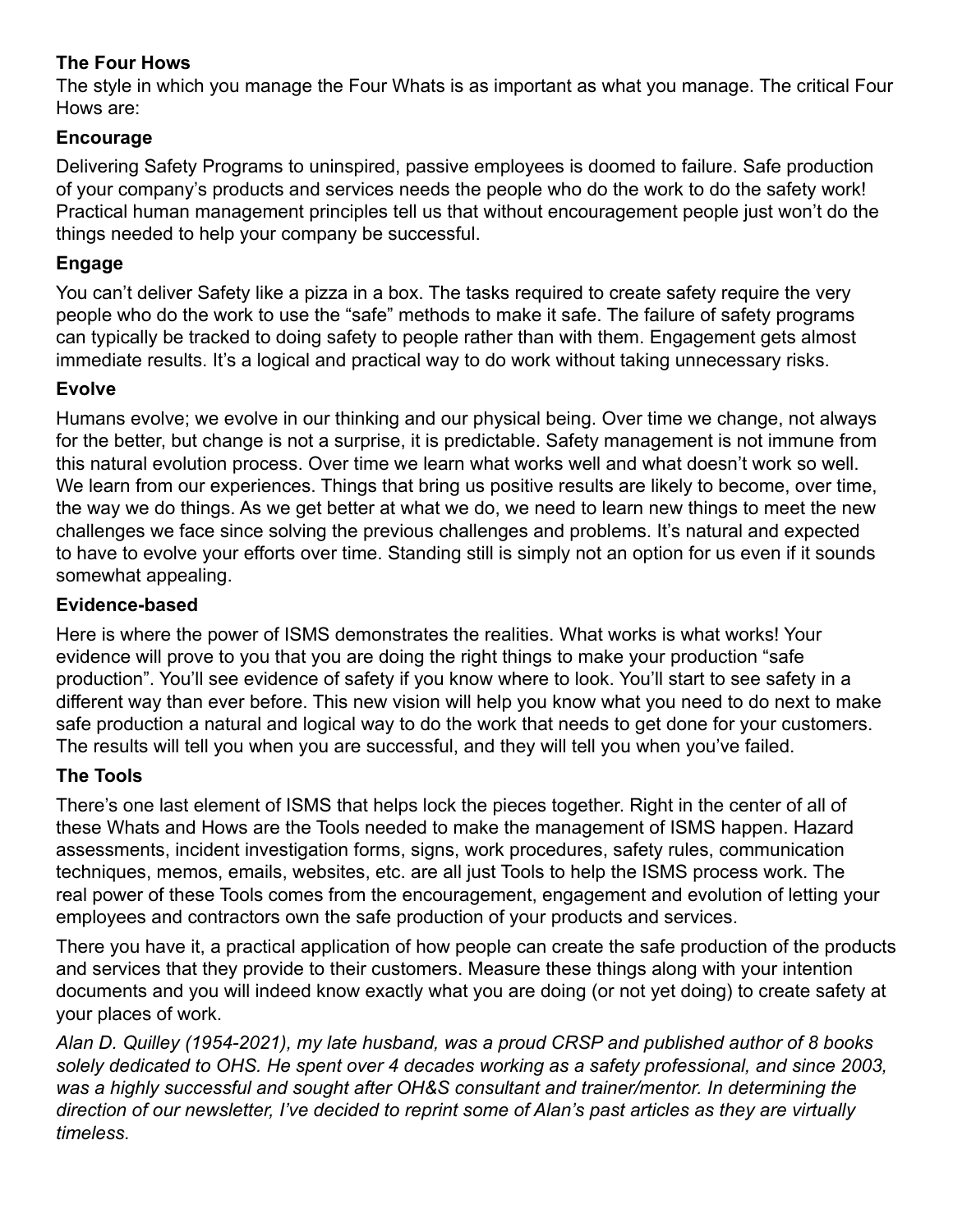# **Sale!**

I have limited quantities of Alan's books still in inventory and have reduced their prices.

The Emperor Has No Hard Hat is now \$45.00.

Creating & Maintaining a Practical Based Safety Culture, as well as MORE Creating & Maintaining a Practical Based Safety Culture are priced at \$25.00 each.

How to Hold Great Safety Meetings is \$20.00.

Taxes and shipping are additional.

For more information on these books, please visit *[here.](https://safetyresults.ca/safety-books/)* 

Once the books have sold out, they will not be reprinted.



# **[Next BCRSP-CPD Mandatory Ethics Co](https://safetyresults.ca/safety-books/)urse now open for registrations! Next course July 4/22**

This course takes approximately 3.5 hours to complete.

Registrations for the July 4/22 course are open until July 8/22 and the course will conclude July 29/22. This comprehensive and thought-provoking course, designed specifically for, and approved by the BCRSP by Alan Quilley, (who has been a CRSP for 35+ years), is ensured to enlighten and challenge a CRSP's thinking of ethics in their professional practice.

As required by the BCRSP, the course also includes detailed discussion of:

- BCRSP Code of Ethics and Professional Conduct
- Rules of Procedure of the Discipline Committee of the Board of Canadian Registered Safety Professionals

For more information on the course, please email **[Lambton College](mailto:online%40lambtoncollege.ca?subject=Information%20request%20-%20RSTH-2000%20%20BCRSP-CPD%20Mandatory%20Ethics%20Program%20)** 

To register for the course, please click [here.](https://www.lambtoncollege.ca/custom/LambtonApps/PartTime/Courses/Course.aspx?id=RSTH-2000)

# **LinkedIn CRST & CRSP Study Group**

We have a LinkedIn group for those that are planning on writing the exam to discuss study strategies and tips. Join us at:

*[CRSP & CRST Exam Preparation Study Group - Sponsored by Safety Results Ltd.](https://www.linkedin.com/groups/4276478/) Hosted by Marie Quilley*

# **WOHSS Member Discounts!**

We are delighted to offer discounts on our CRSP and CRST Coaching Packages as well as study material to current members in good standing of WOHSS! Please contact *[Marie](mailto:courses%40safetyresults.ca?subject=WOHSS%20Member%20Discounts)* for details. (Please note that these discounts do not apply to our CRST or Ethics courses nor study material that is offered in conjunction with Lambton College).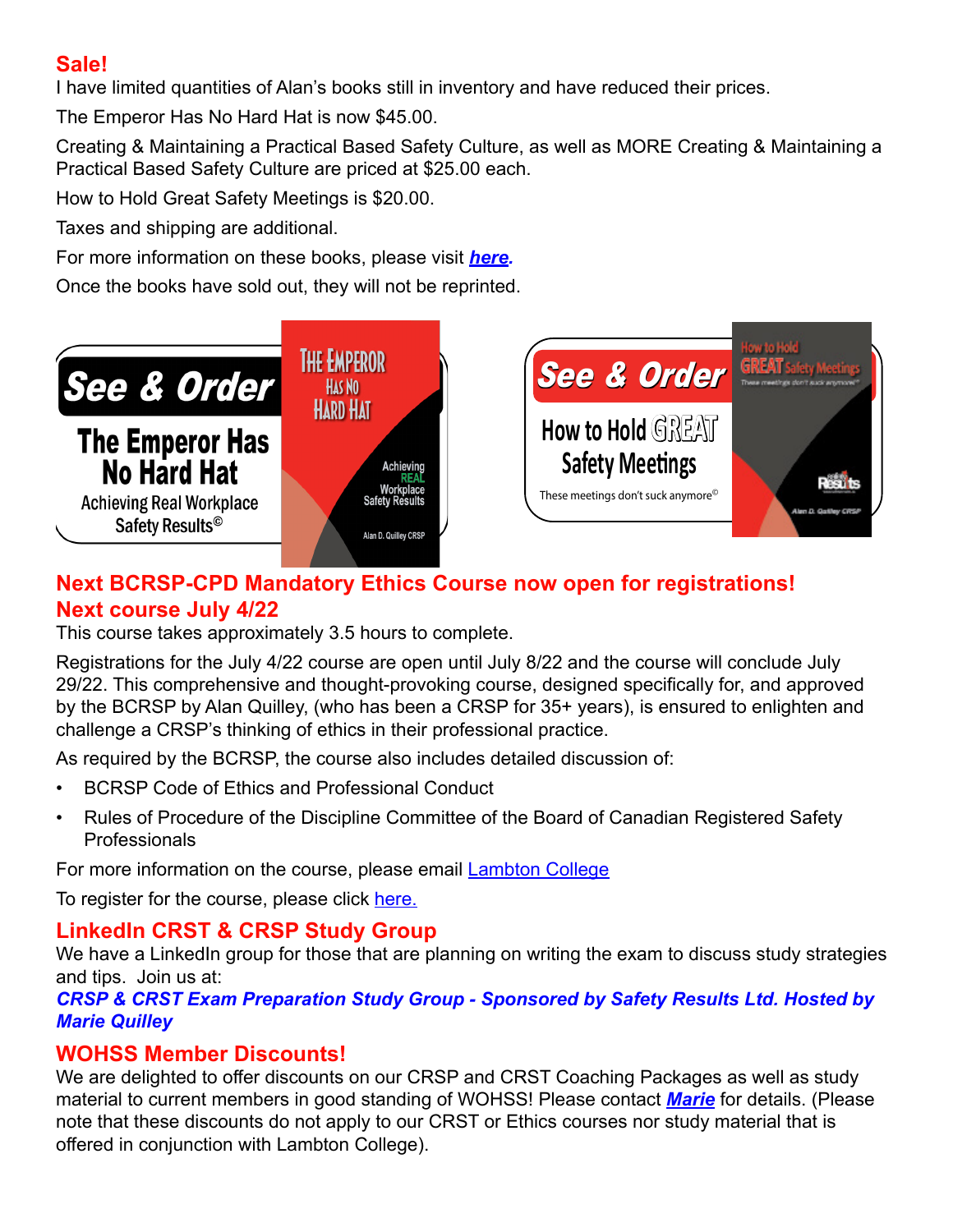# **Online CRST Examination Preperation**

Safety Results Ltd, in conjunction with Lambton College based in Sarnia, Ontario, brings you THE best online CRST Examination Preparation Workshop!

The next course starts June 1/22 and concludes June 30/22. Registrations for this course will be accepted by Lambton College until 4:00PM EDT, June 6/22.

When researching methods to deliver this top-notch course, we were expressly interested in associating with a distinguished educational institution as opposed to unknown online entities. It was vitally important that we aligned ourselves with an institution that believes in the same degree of ethics, high attention to service, content and quality as we do. Established in 1966, Lambton College has the enviable reputation as a pioneer in Mobile Learning. They are a global leader in applied research, education and innovation. Their work in a number of fields continues to exceed expectations, which makes them a perfect fit for what we do.

The aim of this course is to assist in performing your own knowledge gap analysis and then create a study plan which will enable you to focus on the competencies that you need to master before the exam.

To review and register in this online course, please click [here](https://www.lambtoncollege.ca/custom/LambtonApps/PartTime/Courses/Course.aspx?id=RSTE-1000). (Registrations are handled exclusively by Lambton College)

Exclusive to Lambton College students confirmed in this course, the study material that the course was built upon is available at a special student discounted rate of \$400.00 CAD plus applicable taxes. Shipping (within Canada only) is included. More details [here.](https://safetyresults.ca/lambton-online-crst-exam-prep-material/)

# **Compliments for our CRSP and CRST Examination Courses and Study Material**

*"I just wanted to let you know that I just got confirmation from the BCRSP that I passed. I want to thank you for your help and the prep course. It was a huge reason for my success. Most of my studying was all done from your manual and practice test booklet. I focused very heavily on the manual and it worked out perfectly for me. Thank you for your support and when people ask me for tips/strategies and what not for passing the CRSPEX I will point them to Safety Results".* 

*"Thank-you for providing such an outstanding prep course. I passed on my first attempt, largely due to your invaluable course!"*

*"The course was great for identifying where to focus my time to improve my knowledge overall and specifically to be successful at completing the BCRSP exam. I've already recommended the course to a co-worker looking for a prep course."*

*"Taking the prep course was instrumental in my passing of this exam as it gave me a structure to work with and not be overwhelmed by the information that is to be covered in preparing for the exam. Without Alan's guidance on how to prep for the exam, I would have gone down many rabbit holes that would have taken away valuable study time that would be better utilized in other areas of the material.* 

*Thank you very much for the assistance and I will recommend the prep course to anyone who is planning on writing the exam".*

We are absolutely delighted when we receive testimonials such as these. They serve to reinforce that along with their own studying, clients that take part in one of our Virtual Coaching packages, or individual purchasers of our study material prove to us that WE have the right formula.